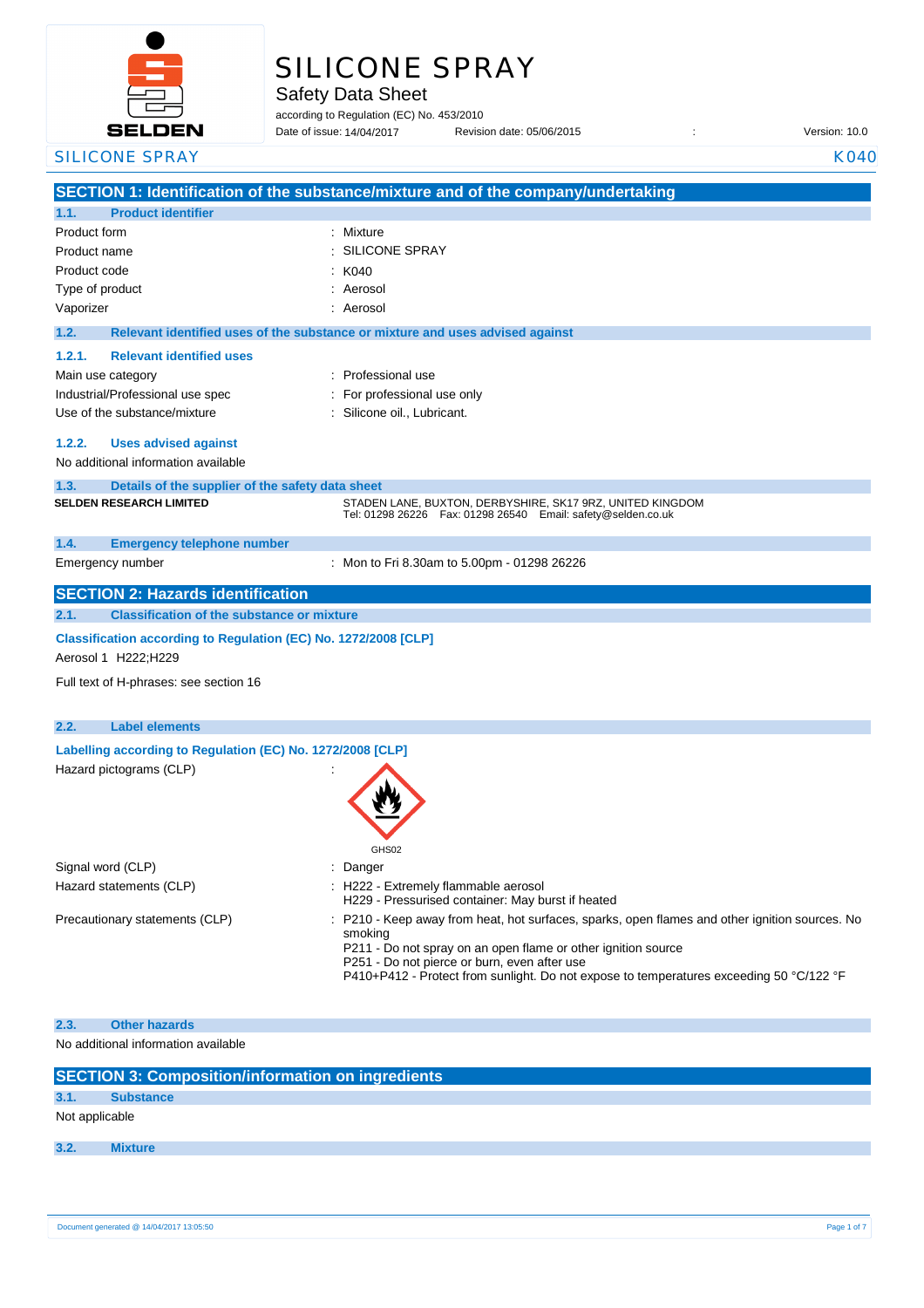according to Regulation (EC) No. 453/2010

| <b>Name</b>                                                                     | <b>Product identifier</b>                                            | $\frac{9}{6}$ | <b>Classification according to</b><br>Directive 67/548/EEC | <b>Classification according to</b><br><b>Regulation (EC) No.</b><br>1272/2008 [CLP] |
|---------------------------------------------------------------------------------|----------------------------------------------------------------------|---------------|------------------------------------------------------------|-------------------------------------------------------------------------------------|
| butane<br>substance with national workplace exposure<br>$limit(s)$ (DK, GB, IE) | (CAS No) 106-97-8<br>(EC no) 203-448-7<br>(EC index no) 601-004-00-0 | $30 - 60$     | $F +: R12$                                                 | Flam. Gas 1, H220<br>Press, Gas                                                     |
| propane<br>substance with national workplace exposure<br>$limit(s)$ (DK, $IE$ ) | (CAS No) 74-98-6<br>(EC no) 200-827-9<br>(EC index no) 601-003-00-5  | $15 - 30$     | $F +: R12$                                                 | Flam, Gas 1, H220                                                                   |

Full text of R- and H-phrases: see section 16

| <b>SECTION 4: First aid measures</b>                                                                                              |                                                                                                                                                                                               |  |  |  |
|-----------------------------------------------------------------------------------------------------------------------------------|-----------------------------------------------------------------------------------------------------------------------------------------------------------------------------------------------|--|--|--|
| <b>Description of first aid measures</b><br>4.1.                                                                                  |                                                                                                                                                                                               |  |  |  |
| First-aid measures general                                                                                                        | : Get medical advice/attention if you feel unwell.                                                                                                                                            |  |  |  |
| First-aid measures after inhalation                                                                                               | Remove person to fresh air and keep comfortable for breathing.                                                                                                                                |  |  |  |
| First-aid measures after skin contact                                                                                             | : Wash with plenty of soap and water.                                                                                                                                                         |  |  |  |
| First-aid measures after eye contact                                                                                              | IF IN EYES: Rinse cautiously with water for several minutes. Remove contact lenses, if present<br>and easy to do. Continue rinsing. If eye irritation persists: Get medical advice/attention. |  |  |  |
| First-aid measures after ingestion                                                                                                | Do NOT induce vomiting. Rinse mouth. Drink plenty of water. Get medical advice/attention.                                                                                                     |  |  |  |
| 4.2.<br>Most important symptoms and effects, both acute and delayed                                                               |                                                                                                                                                                                               |  |  |  |
| Symptoms/injuries                                                                                                                 | Not expected to present a significant hazard under anticipated conditions of normal use.                                                                                                      |  |  |  |
| Symptoms/injuries after inhalation                                                                                                | May cause respiratory irritation.                                                                                                                                                             |  |  |  |
| Symptoms/injuries after skin contact                                                                                              | Repeated exposure may cause skin dryness or cracking.                                                                                                                                         |  |  |  |
| Symptoms/injuries after eye contact                                                                                               | Causes eye irritation.                                                                                                                                                                        |  |  |  |
| Symptoms/injuries after ingestion                                                                                                 | May cause a light irritation of the linings of the mouth, throat, and gastrointestinal tract.                                                                                                 |  |  |  |
| 4.3.<br>Treat symptomatically.                                                                                                    | Indication of any immediate medical attention and special treatment needed                                                                                                                    |  |  |  |
| <b>SECTION 5: Firefighting measures</b>                                                                                           |                                                                                                                                                                                               |  |  |  |
|                                                                                                                                   |                                                                                                                                                                                               |  |  |  |
| 5.1.<br><b>Extinguishing media</b>                                                                                                |                                                                                                                                                                                               |  |  |  |
| Suitable extinguishing media                                                                                                      | : Carbon dioxide. Dry powder. Foam.                                                                                                                                                           |  |  |  |
| 5.2.<br>Special hazards arising from the substance or mixture                                                                     |                                                                                                                                                                                               |  |  |  |
| Fire hazard                                                                                                                       | : Extremely flammable aerosol.                                                                                                                                                                |  |  |  |
| Explosion hazard                                                                                                                  | Explosion risk in case of fire.                                                                                                                                                               |  |  |  |
| 5.3.<br><b>Advice for firefighters</b>                                                                                            |                                                                                                                                                                                               |  |  |  |
| Firefighting instructions                                                                                                         | : Use water spray or fog for cooling exposed containers.                                                                                                                                      |  |  |  |
| <b>SECTION 6: Accidental release measures</b>                                                                                     |                                                                                                                                                                                               |  |  |  |
| Personal precautions, protective equipment and emergency procedures<br>6.1.                                                       |                                                                                                                                                                                               |  |  |  |
| General measures                                                                                                                  | : Remove ignition sources.                                                                                                                                                                    |  |  |  |
| 6.1.1.<br>For non-emergency personnel                                                                                             |                                                                                                                                                                                               |  |  |  |
| Emergency procedures                                                                                                              | Evacuate unnecessary personnel.                                                                                                                                                               |  |  |  |
| 6.1.2.<br>For emergency responders                                                                                                |                                                                                                                                                                                               |  |  |  |
| Protective equipment                                                                                                              | Use personal protective equipment as required.                                                                                                                                                |  |  |  |
| 6.2.<br><b>Environmental precautions</b>                                                                                          |                                                                                                                                                                                               |  |  |  |
| Avoid release to the environment.                                                                                                 |                                                                                                                                                                                               |  |  |  |
| Methods and material for containment and cleaning up<br>6.3.                                                                      |                                                                                                                                                                                               |  |  |  |
| For containment                                                                                                                   | Collect spillage.                                                                                                                                                                             |  |  |  |
| Methods for cleaning up                                                                                                           | : Soak up spills with inert solids, such as clay or diatomaceous earth as soon as possible.                                                                                                   |  |  |  |
| <b>Reference to other sections</b><br>6.4.                                                                                        |                                                                                                                                                                                               |  |  |  |
| For further information refer to section 8: "Exposure controls/personal protection". For further information refer to section 13. |                                                                                                                                                                                               |  |  |  |
| <b>SECTION 7: Handling and storage</b>                                                                                            |                                                                                                                                                                                               |  |  |  |
| <b>Precautions for safe handling</b><br>7.1.                                                                                      |                                                                                                                                                                                               |  |  |  |
| Additional hazards when processed                                                                                                 | Pressurized container: Do not pierce or burn, even after use.                                                                                                                                 |  |  |  |
| Precautions for safe handling                                                                                                     | Do not spray on an open flame or other ignition source.                                                                                                                                       |  |  |  |
| Hygiene measures                                                                                                                  | Do not eat, drink or smoke when using this product.                                                                                                                                           |  |  |  |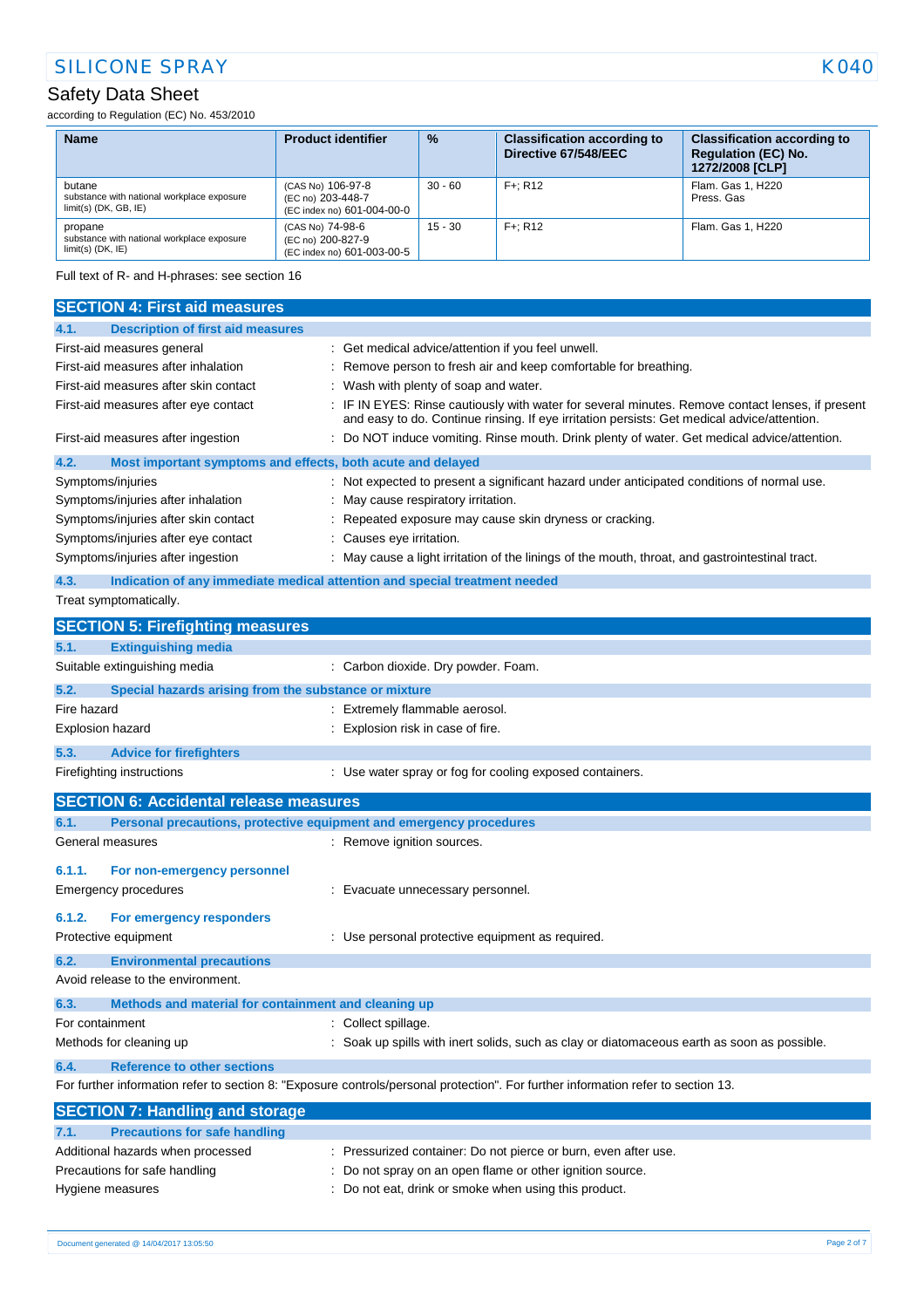according to Regulation (EC) No. 453/2010

| 7.2.                       | Conditions for safe storage, including any incompatibilities |                                    |                                                                                                                    |
|----------------------------|--------------------------------------------------------------|------------------------------------|--------------------------------------------------------------------------------------------------------------------|
| <b>Technical measures</b>  |                                                              |                                    | Does not require any specific or particular technical measures.                                                    |
|                            | Storage conditions                                           |                                    | Keep away from ignition sources. Protect from sunlight. Do not expose to temperatures<br>exceeding 50 $°C/122$ °F. |
|                            | Incompatible products                                        |                                    | : Oxidizing agent. Strong acids. Strong bases.                                                                     |
| Incompatible materials     |                                                              |                                    | Direct sunlight. Heat sources. Sources of ignition.                                                                |
| Special rules on packaging |                                                              | : Keep only in original container. |                                                                                                                    |
| 7.3.                       | Specific end use(s)                                          |                                    |                                                                                                                    |

No additional information available

## **SECTION 8: Exposure controls/personal protection**

#### **8.1. Control parameters**

| propane (74-98-6) |                                               |                                                                             |  |  |
|-------------------|-----------------------------------------------|-----------------------------------------------------------------------------|--|--|
| Denmark           | Local name                                    | Propan                                                                      |  |  |
| Denmark           | Grænseværdie (langvarig) (mg/m <sup>3</sup> ) | 1800 mg/m <sup>3</sup>                                                      |  |  |
| Denmark           | Grænseværdie (langvarig) (ppm)                | 1000 ppm                                                                    |  |  |
| Ireland           | Local name                                    | Propane                                                                     |  |  |
| Ireland           | OEL (8 hours ref) (ppm)                       | 1000 ppm                                                                    |  |  |
| Ireland           | Notes (IE)                                    | Asphx                                                                       |  |  |
| butane (106-97-8) |                                               |                                                                             |  |  |
| Denmark           | Local name                                    | n-Butan                                                                     |  |  |
| Denmark           | Grænseværdie (langvarig) (mg/m <sup>3</sup> ) | 1200 mg/m <sup>3</sup>                                                      |  |  |
| Denmark           | Grænseværdie (langvarig) (ppm)                | 500 ppm                                                                     |  |  |
| Ireland           | Local name                                    | <b>Butane</b>                                                               |  |  |
| Ireland           | OEL (8 hours ref) (ppm)                       | 1000 ppm                                                                    |  |  |
| United Kingdom    | Local name                                    | <b>Butane</b>                                                               |  |  |
| United Kingdom    | WEL TWA (mg/m <sup>3</sup> )                  | 1450 mg/m <sup>3</sup>                                                      |  |  |
| United Kingdom    | WEL TWA (ppm)                                 | 600 ppm                                                                     |  |  |
| United Kingdom    | WEL STEL (mg/m <sup>3</sup> )                 | 1810 mg/m <sup>3</sup>                                                      |  |  |
| United Kingdom    | WEL STEL (ppm)                                | 750 ppm                                                                     |  |  |
| United Kingdom    | Remark (WEL)                                  | Carc, (only applies if Butane contains more than 0.1%<br>of buta-1,3-diene) |  |  |

| 8.2.<br><b>Exposure controls</b>  |                                                        |
|-----------------------------------|--------------------------------------------------------|
| Materials for protective clothing | : Not required for normal conditions of use            |
| Hand protection                   | : In case of repeated or prolonged contact wear gloves |
| Eye protection                    | : Not required for normal conditions of use            |
| Skin and body protection          | : Not required for normal conditions of use            |
| Respiratory protection            | : Not required for normal conditions of use            |

# **SECTION 9: Physical and chemical properties 9.1. Information on basic physical and chemical properties** Physical state : Liquid Appearance : Aerosol. Colour : Colourless. Odour : odourless. Odour threshold **in the contract of the Contract Contract Contract Contract Contract Contract Contract Contract Contract Contract Contract Contract Contract Contract Contract Contract Contract Contract Contract Contract Co** pH : No data available Relative evaporation rate (butylacetate=1) : No data available Melting point **in the case of the case of the case of the case of the case of the case of the case of the case of the case of the case of the case of the case of the case of the case of the case of the case of the case of** Freezing point **in the case of the case of the case of the case of the case of the case of the case of the case of the case of the case of the case of the case of the case of the case of the case of the case of the case of** Boiling point **in the case of the case of the case of the case of the case of the case of the case of the case of the case of the case of the case of the case of the case of the case of the case of the case of the case of** Flash point **in the case of the case of the case of the case of the case of the case of the case of the case of the case of the case of the case of the case of the case of the case of the case of the case of the case of th** Auto-ignition temperature **interest and the Contract Auto-ignition** temperature intervals and the Nutsuland Contra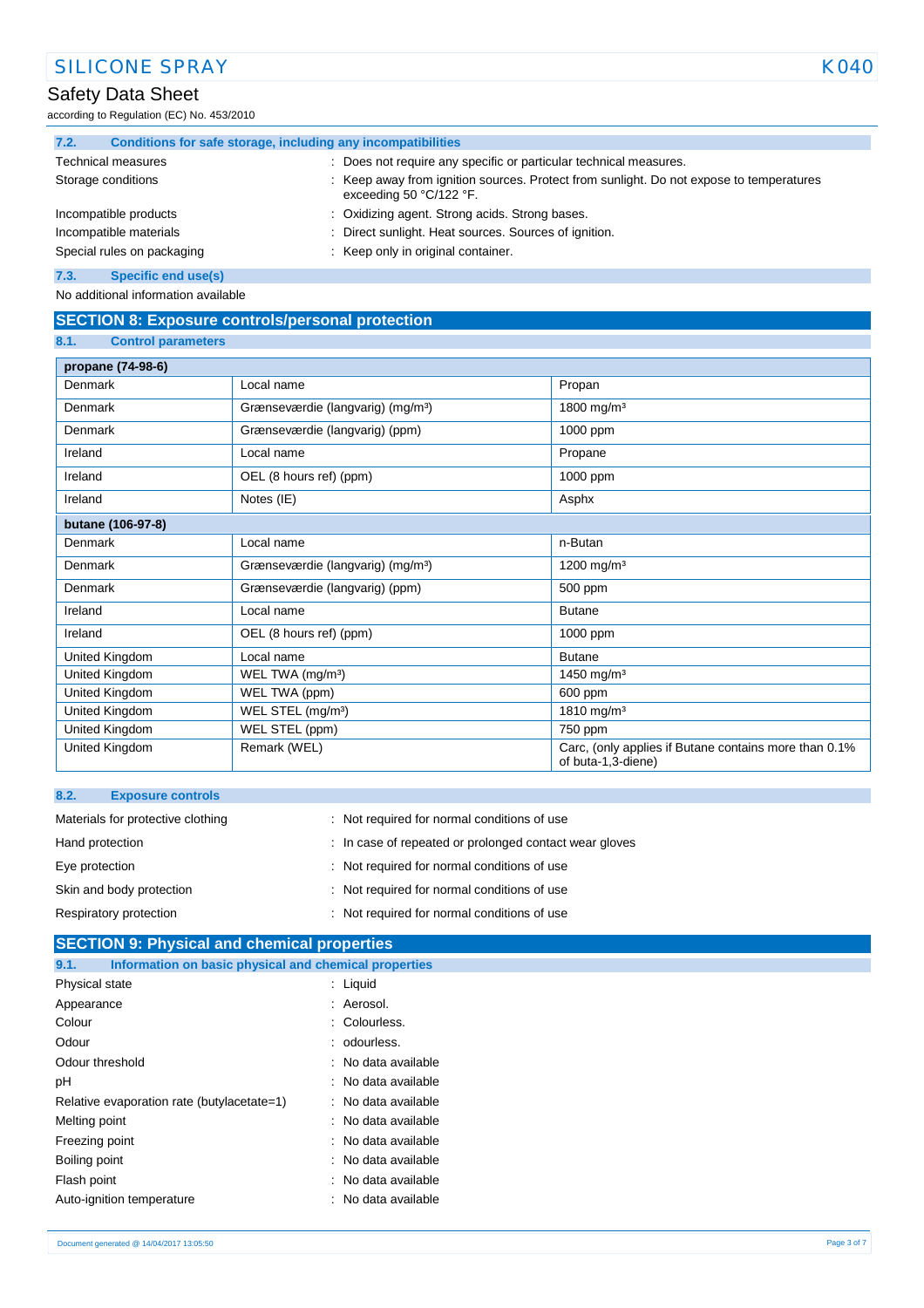according to Regulation (EC) No. 453/2010

| Decomposition temperature        | : No data available   |
|----------------------------------|-----------------------|
| Flammability (solid, gas)        | No data available     |
| Vapour pressure                  | No data available     |
| Relative vapour density at 20 °C | No data available     |
| Relative density                 | : 0.58                |
| Solubility                       | : No data available   |
| Log Pow                          | : No data available   |
| Viscosity, kinematic             | $:$ No data available |
| Viscosity, dynamic               | $:$ No data available |
| Explosive properties             | $:$ No data available |
| Oxidising properties             | : No data available   |
| <b>Explosive limits</b>          | : No data available   |
|                                  |                       |

#### **9.2. Other information**

No additional information available

|       | <b>SECTION 10: Stability and reactivity</b> |
|-------|---------------------------------------------|
| 10.1. | <b>Reactivity</b>                           |
|       | Pressurised container: May burst if heated. |
| 10.2. | <b>Chemical stability</b>                   |
|       | Stable under normal conditions.             |
| 10.3. | <b>Possibility of hazardous reactions</b>   |
|       | No additional information available         |
| 10.4. | <b>Conditions to avoid</b>                  |
|       | Direct sunlight. Heat. Open flame.          |
| 10.5. | <b>Incompatible materials</b>               |
|       | No additional information available         |
| 10.6. | <b>Hazardous decomposition products</b>     |
|       | No additional information available         |

| <b>SECTION 11: Toxicological information</b>          |                     |  |
|-------------------------------------------------------|---------------------|--|
| Information on toxicological effects<br>11.1.         |                     |  |
| Acute toxicity                                        | : Not classified    |  |
| Skin corrosion/irritation                             | : Not classified    |  |
| Serious eye damage/irritation                         | : Not classified    |  |
| Respiratory or skin sensitisation                     | : Not classified    |  |
| Germ cell mutagenicity                                | : Not classified    |  |
| Carcinogenicity                                       | : Not classified    |  |
| Reproductive toxicity                                 | : Not classified    |  |
| Specific target organ toxicity (single exposure)      | : Not classified    |  |
| Specific target organ toxicity (repeated<br>exposure) | : Not classified    |  |
| Aspiration hazard                                     | Not classified<br>÷ |  |
| <b>SILICONE LUBRICANT</b>                             |                     |  |
| Vaporizer                                             | Aerosol             |  |
|                                                       |                     |  |
| <b>SECTION 12: Ecological information</b>             |                     |  |
| 12.1.<br><b>Toxicity</b>                              |                     |  |
| No additional information quoilable                   |                     |  |

No additional information available

| 12.2. | <b>Persistence and degradability</b> |
|-------|--------------------------------------|
|       | No additional information available  |
| 12.3. | <b>Bioaccumulative potential</b>     |
|       | No additional information available  |
| 12.4. | <b>Mobility in soil</b>              |
|       | No additional information available  |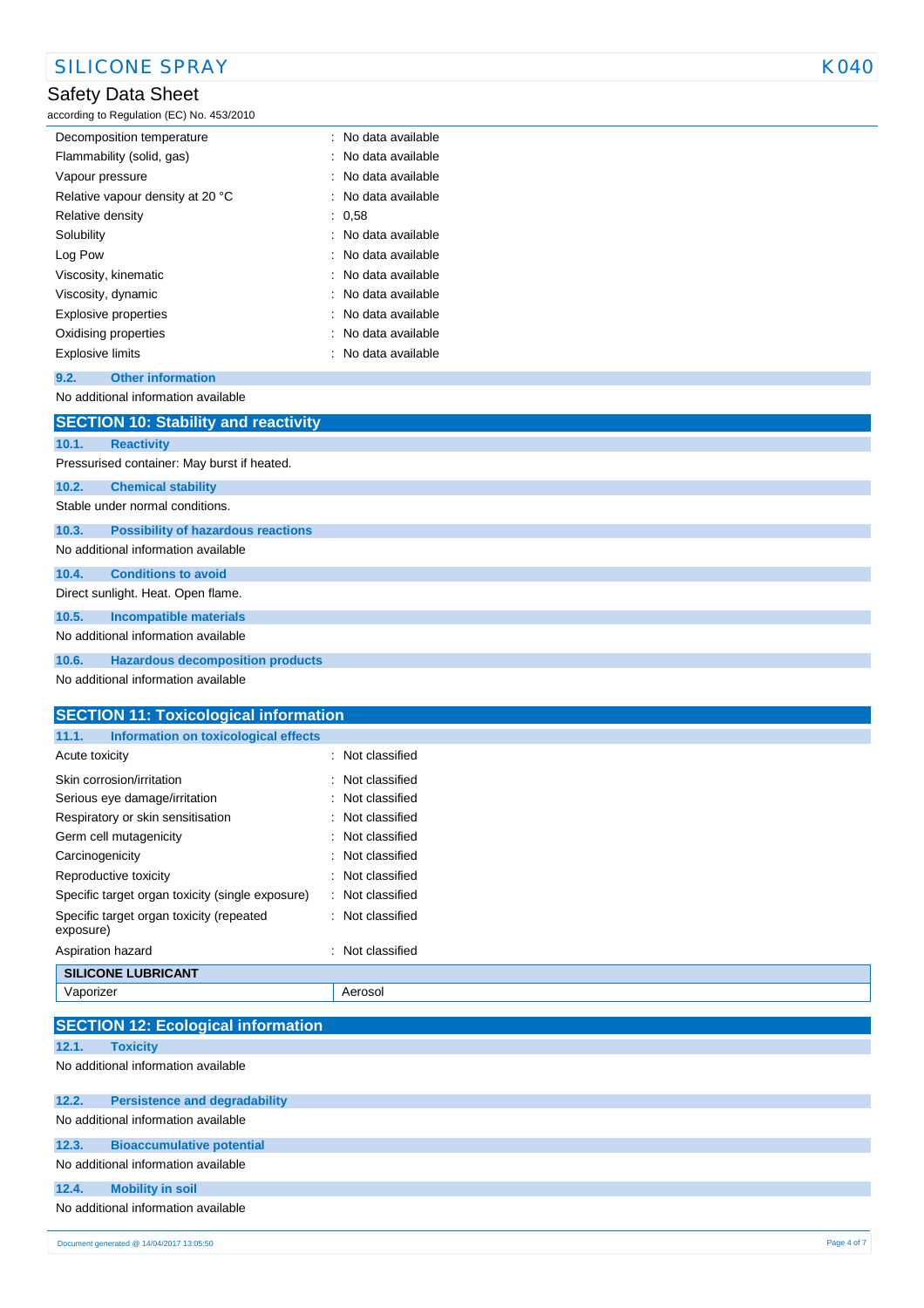| <b>SILICONE SPRAY</b>                                                         |                                                         | <b>K040</b> |
|-------------------------------------------------------------------------------|---------------------------------------------------------|-------------|
| Safety Data Sheet                                                             |                                                         |             |
| according to Regulation (EC) No. 453/2010                                     |                                                         |             |
| 12.5.<br><b>Results of PBT and vPvB assessment</b>                            |                                                         |             |
| No additional information available                                           |                                                         |             |
| <b>Other adverse effects</b><br>12.6.                                         |                                                         |             |
| No additional information available                                           |                                                         |             |
| <b>SECTION 13: Disposal considerations</b>                                    |                                                         |             |
| 13.1.<br><b>Waste treatment methods</b>                                       |                                                         |             |
| Waste disposal recommendations                                                | : Do not pierce or burn, even after use.                |             |
| <b>SECTION 14: Transport information</b>                                      |                                                         |             |
| In accordance with ADR / RID / IMDG / IATA / ADN                              |                                                         |             |
| 14.1.<br><b>UN number</b>                                                     |                                                         |             |
| UN-No. (ADR)                                                                  | : 1950                                                  |             |
| UN-No. (IMDG)                                                                 | : 1950                                                  |             |
| UN-No.(IATA)                                                                  | : 1950                                                  |             |
| 14.2.<br><b>UN proper shipping name</b>                                       |                                                         |             |
| Proper Shipping Name (ADR)                                                    | : AEROSOLS                                              |             |
| Proper Shipping Name (IMDG)                                                   | : AEROSOLS                                              |             |
| Proper Shipping Name (IATA)                                                   | : AEROSOLS, FLAMMABLE                                   |             |
| Transport document description (ADR)<br>Transport document description (IMDG) | : UN 1950 AEROSOLS, 2.1, (D)<br>: UN 1950 AEROSOLS, 2.1 |             |
|                                                                               |                                                         |             |
| 14.3.<br><b>Transport hazard class(es)</b><br><b>ADR</b>                      |                                                         |             |
| Transport hazard class(es) (ADR)                                              | $\therefore$ 2.1                                        |             |
| Danger labels (ADR)                                                           | : 2.1                                                   |             |
|                                                                               |                                                         |             |
|                                                                               |                                                         |             |
|                                                                               |                                                         |             |
|                                                                               |                                                         |             |
|                                                                               |                                                         |             |
|                                                                               |                                                         |             |
| <b>IMDG</b><br>Transport hazard class(es) (IMDG)                              | : 2.1                                                   |             |
| Danger labels (IMDG)                                                          | : 2.1                                                   |             |
|                                                                               |                                                         |             |
|                                                                               |                                                         |             |
|                                                                               |                                                         |             |
|                                                                               |                                                         |             |
|                                                                               |                                                         |             |
|                                                                               |                                                         |             |
| <b>IATA</b>                                                                   |                                                         |             |
| Transport hazard class(es) (IATA)                                             | : 2.1                                                   |             |
| Hazard labels (IATA)                                                          | : 2.1                                                   |             |
|                                                                               |                                                         |             |
|                                                                               |                                                         |             |
|                                                                               |                                                         |             |
|                                                                               |                                                         |             |
|                                                                               |                                                         |             |
|                                                                               |                                                         |             |
| 14.4.<br><b>Packing group</b><br>Packing group (ADR)                          | : Not applicable                                        |             |
| Packing group (IMDG)                                                          | Not applicable<br>÷.                                    |             |
| Packing group (IATA)                                                          | : Not applicable                                        |             |
| 14.5.<br><b>Environmental hazards</b>                                         |                                                         |             |
| Dangerous for the environment                                                 | : No                                                    |             |
|                                                                               |                                                         |             |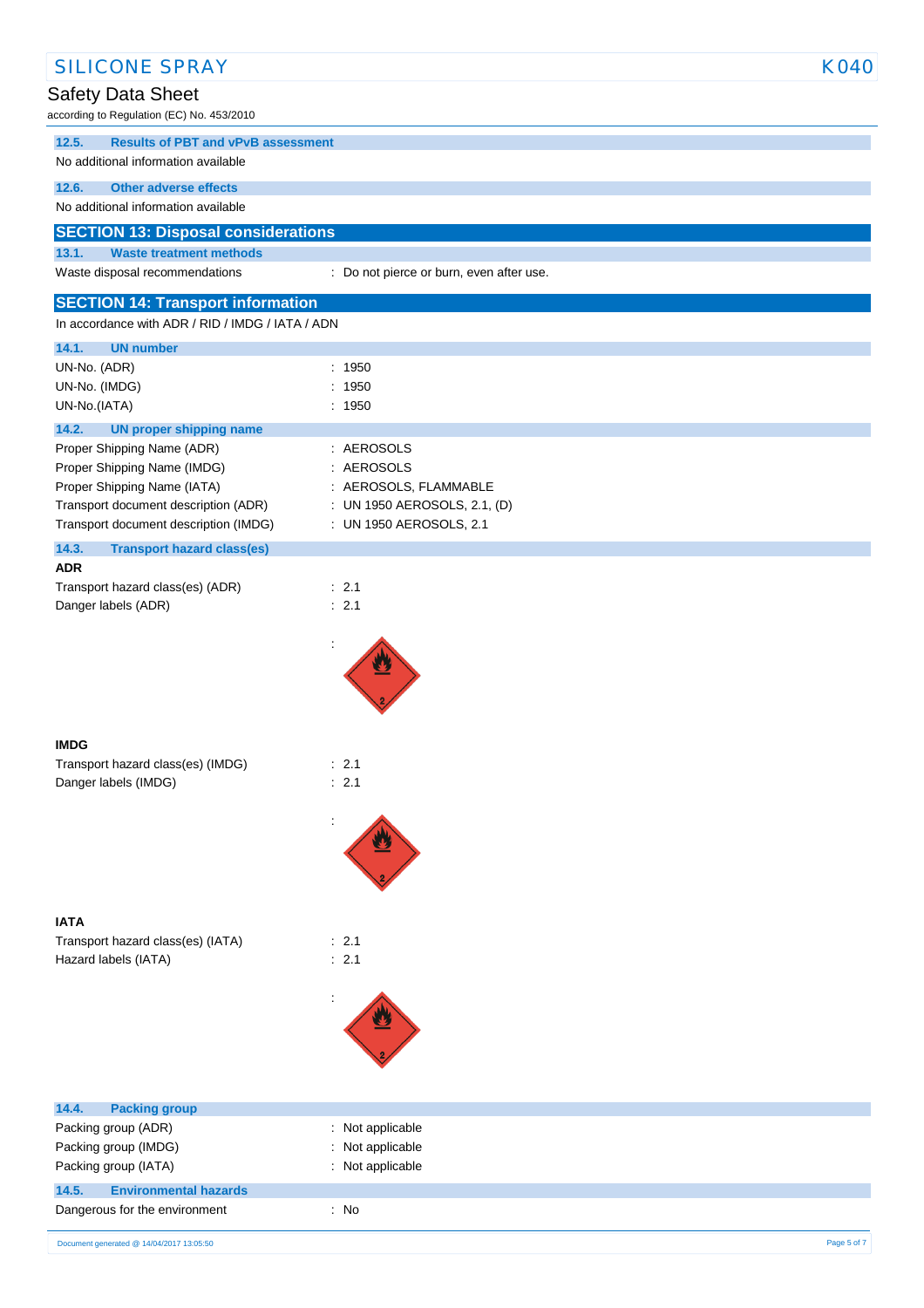according to Regulation (EC) No. 453/2010

Marine pollutant : No

Other information **intervalse and the contract of the CO**ther information available

#### **14.6. Special precautions for user**

| - Overland transport                                                       |                                                                          |  |
|----------------------------------------------------------------------------|--------------------------------------------------------------------------|--|
| Classification code (ADR)                                                  | : 5F                                                                     |  |
| Special provisions (ADR)                                                   | 190, 327, 344, 625                                                       |  |
| Limited quantities (ADR)                                                   | 1L                                                                       |  |
| Excepted quantities (ADR)                                                  | $\mathbf{E}$ EO                                                          |  |
| Packing instructions (ADR)                                                 | : P207, LP02                                                             |  |
| Special packing provisions (ADR)                                           | : PP87, RR6, L2                                                          |  |
| Mixed packing provisions (ADR)                                             | : MP9                                                                    |  |
| Transport category (ADR)                                                   | $\therefore$ 2                                                           |  |
| Special provisions for carriage - Packages<br>(ADR)                        | : V14                                                                    |  |
| Special provisions for carriage - Loading,<br>unloading and handling (ADR) | : CV9, CV12                                                              |  |
| Special provisions for carriage - Operation<br>(ADR)                       | : S2                                                                     |  |
| Tunnel restriction code (ADR)                                              | : D                                                                      |  |
| - Transport by sea                                                         |                                                                          |  |
| Special provisions (IMDG)                                                  | : 63, 190, 277, 327, 344, 959                                            |  |
| Limited quantities (IMDG)                                                  | SP277                                                                    |  |
| Excepted quantities (IMDG)                                                 | $\mathsf{E}$ EO                                                          |  |
| Packing instructions (IMDG)                                                | : P207, LP02                                                             |  |
| Special packing provisions (IMDG)                                          | $:$ PP87, L2                                                             |  |
| EmS-No. (Fire)                                                             | $F$ F-D                                                                  |  |
| EmS-No. (Spillage)                                                         | : S-U                                                                    |  |
| Stowage category (IMDG)                                                    | : None                                                                   |  |
| - Air transport                                                            |                                                                          |  |
| PCA Excepted quantities (IATA)                                             | $\mathbf{E}$ = $\mathbf{E}$                                              |  |
| PCA Limited quantities (IATA)                                              | : Y203                                                                   |  |
| PCA limited quantity max net quantity (IATA)                               | : 30kgG                                                                  |  |
| PCA packing instructions (IATA)                                            | : 203                                                                    |  |
| PCA max net quantity (IATA)                                                | : 75kg                                                                   |  |
| CAO packing instructions (IATA)                                            | : 203                                                                    |  |
| CAO max net quantity (IATA)<br>: 150kg                                     |                                                                          |  |
| Special provisions (IATA)                                                  | : A145, A167, A802                                                       |  |
| ERG code (IATA)                                                            | : 10L                                                                    |  |
| 14.7.                                                                      | Transport in bulk according to Annex II of MARPOL 73/78 and the IBC Code |  |

IBC code : Not applicable.

# **SECTION 15: Regulatory information**

**15.1. Safety, health and environmental regulations/legislation specific for the substance or mixture**

#### **15.1.1. EU-Regulations**

Contains no substances with Annex XVII restrictions Contains no substance on the REACH candidate list Contains no REACH Annex XIV substances

#### **15.1.2. National regulations**

#### **Germany**

VwVwS Annex reference : Water hazard class (WGK) 1, slightly hazardous to water (Classification according to VwVwS, Annex 4)

12th Ordinance Implementing the Federal Immission Control Act - 12.BImSchV

: Is not subject of the 12. BlmSchV (Hazardous Incident Ordinance)